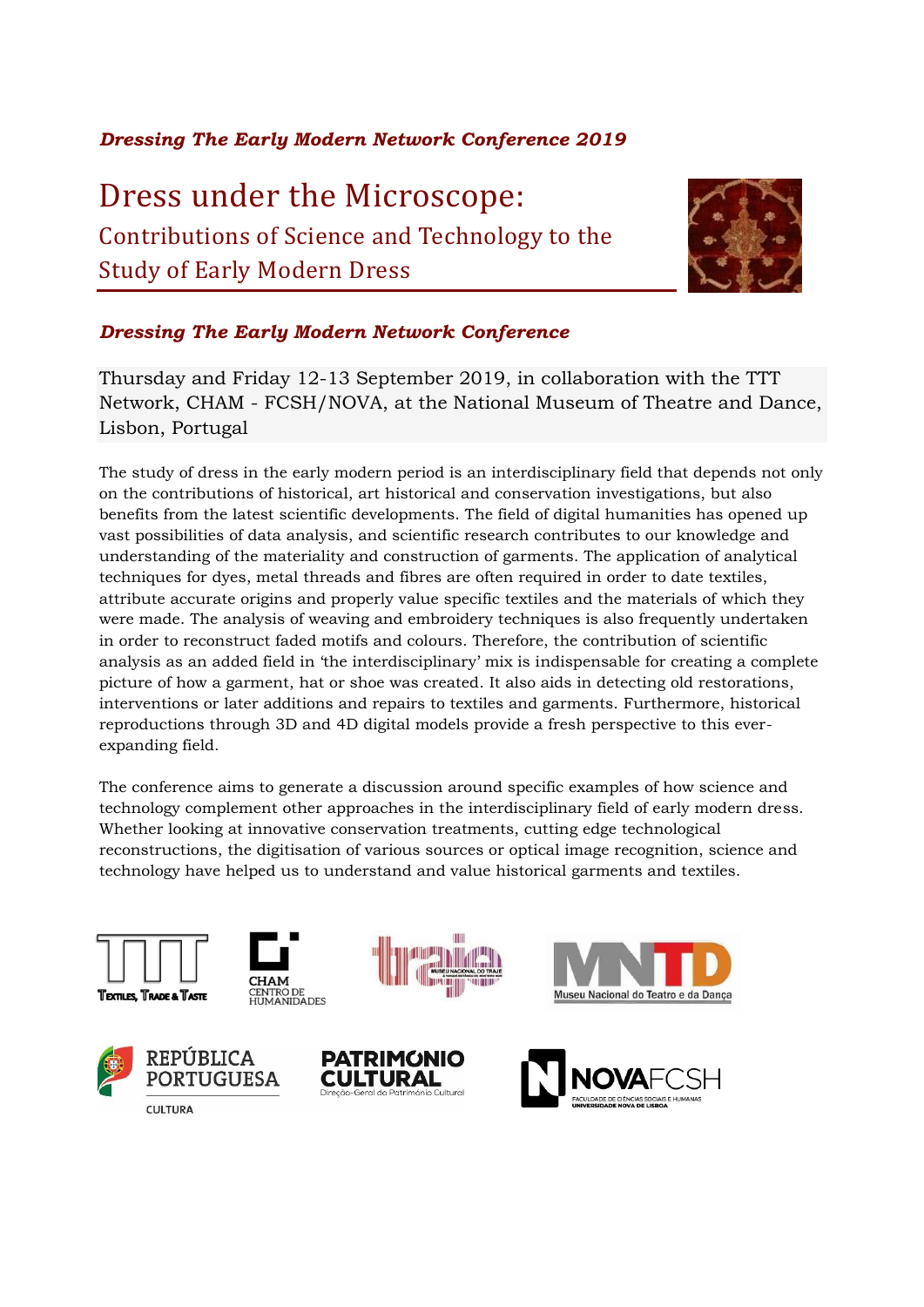## **DAY 1 - THURSDAY 12 SEPTEMBER**

#### **10:00 Registration**

- 10:00-10:30 Morning Coffee and Tea
- 10:30-11:00 Welcome

### **11:00-12:30 Session 1: When Was it Made and What Is it Made of**

Chair: Suzan Meijer (Rijksmuseum Amsterdam)

- 11:00-11:20 *Speed Dating or Slow Dating? The Challenges of Interdisciplinary Analysis of Early Modern Materials* Jane Anne Malcolm-Davies (Centre for Textile Research, University of Copenhagen & The Tudor Tailor)
- 11:20-11:40 *Examination of Metal Thread for Comparison of 16th-Century Bobbin Made Gold and Silver Borders* Lena Dahrén (Uppsala University)
- 11:40-12:00 *Identifying Plant Fibre Finds from Hailuoto, Northern Ostrobothnia, Finland* Jenni A. Suomela (University of Helsinki)
- 12:00-12:30 Discussion
- **12:30-14:00 Lunch break**

#### **14:00-15:30 Session 2: How it Was Made**

Chair: Maarten van Bommel (University of Amsterdam)

- 14:00-14:20 *Characterization of an 18th-Century Robe à la française from the Gemeentemuseum Costume Collection in The Hague (the Netherlands)* Cesar Rodriguez Salinas (Gemeentemuseum Den Haag)
- 14:20-14:40 *Stitching History Together: Using Scientific Methods and Citizen Science to Understand Early Modern Stockings* Piia Lempiäinen (Aalto University)
- 14:40-15:00 *Proceeding Precious Pearls: Using Material Science and Technical Studies on 17th-Century Objects Embroidered with Pearls* Marjolein Koek (Rijksmuseum, Amsterdam)
- 15:00-15:30 Discussion

## **15:30-16:00 Coffee and Tea Break**

### **16:00-17:30 Session 3: What it Looked Like**

Chair: Suzan Meijer (Rijksmuseum Amsterdam)

- 16:00-16:20 *Gold and Silver Discovered: Two Archaeological 17th-Century Textile Finds Adorned With Metal Threads Revealed by EDX- analysis and X-radiography* Maj Ringgaard (Centre for Textile Research, University of Copenhagen)
- 16:20-16:40 *'Seeing' What it Was Like without Touching: A Replica Approach for Holistic Research*

Annelena de Groot (independent)

16:40-17:00 *Applying Material Culture to the Study of an Eighteenth-century New Hispanic Court Dress as Means for Conservation*

Laura G. García Vedrenne (Fine Arts Museum San Francisco)

17:00-17:30 Discussion